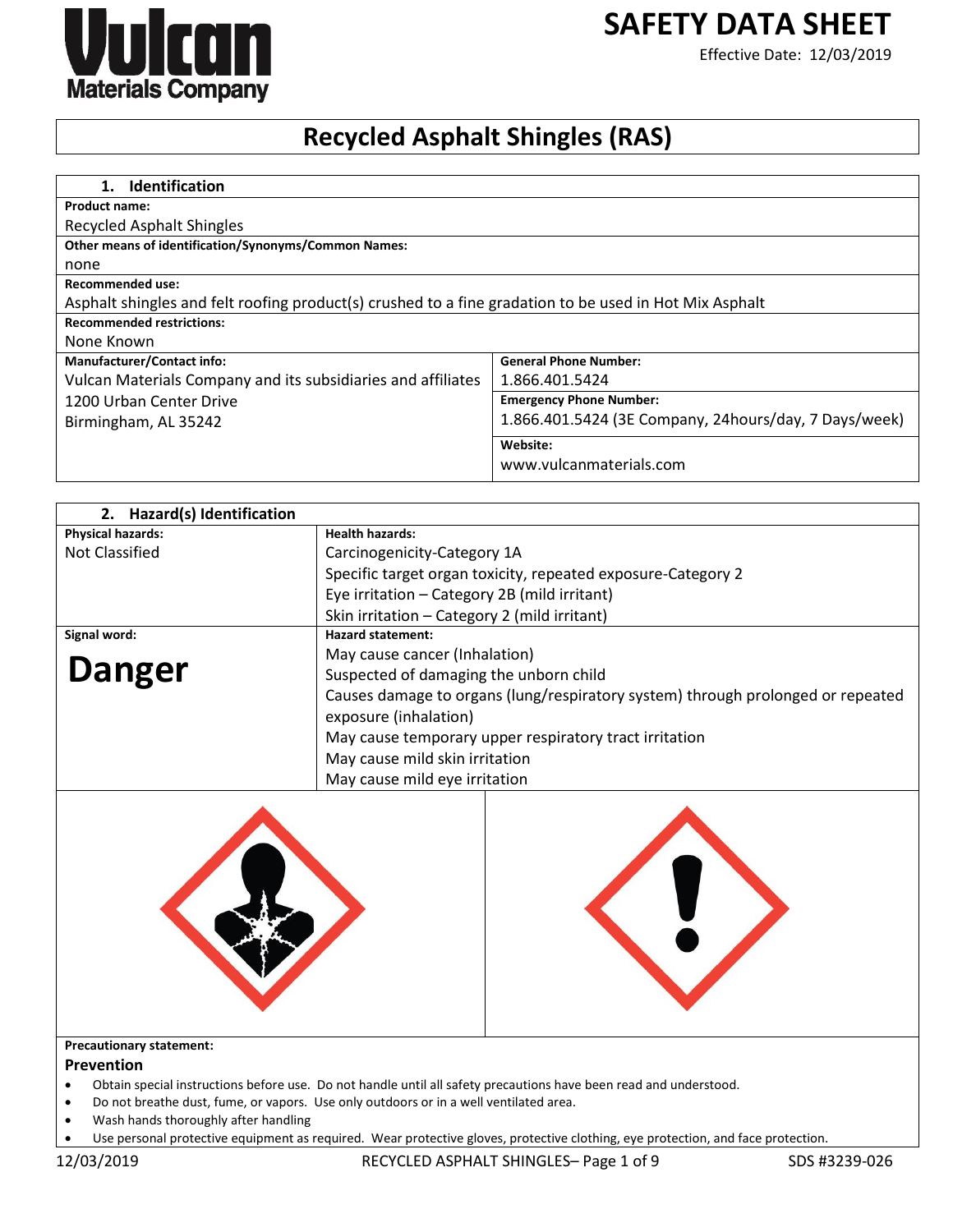- Do not eat, drink or smoke when using this product.
- Wear protective gloves/protective clothing/eye protection/face protection.

## **Response**

- If exposed or concerned: Get medical advice/attention
- If skin irritation occurs: Get medical advice/attention
- Specific treatment (see the following information on this label)
- IF ON SKIN: Wash with plenty of water.
- Take off contaminated clothing and wash it before reuse.

## **Disposal**

Dispose of contents/container in accordance with all local, regional, national, and international regulations.

## **Supplemental information:**

Respirable Crystalline Silica (RCS) may cause cancer. Limestone aggregates and mineral granules are naturally occurring mineral complex that contains varying quantities of quartz (crystalline silica). Limestone aggregates and mineral granules may be subjected to various natural or mechanical forces that produce small particles (dust) which may contain respirable crystalline silica (particles less than 10 micrometers in aerodynamic diameter). Repeated inhalation of respirable crystalline silica (quartz) may cause lung cancer according to IARC, NTP; ACGIH states that it is a suspected cause of cancer. Other forms of RCS (e.g., tridymite and cristobalite) may also be present or formed under certain industrial processes.

| 3. Composition/information on ingredients |                   |        |  |
|-------------------------------------------|-------------------|--------|--|
| <b>Chemical name</b>                      | <b>CAS number</b> | %      |  |
| Aggregate (limestone)                     | 1317-65-3         | < 50   |  |
| * Quartz (crystalline silica)             | 14808-60-7        | >1     |  |
| Oxidized Asphalt                          | 64742-93-4        | $30$   |  |
| Mineral Granules*                         | <b>NE</b>         | <40    |  |
| <b>Glass Mat Fiber</b>                    | <b>NE</b>         | $20$   |  |
| Glass Fibers                              | 65997-17-3        | $<$ 10 |  |
| Urea Formaldehyde                         | 9011-05-6         | >0.1   |  |
| <b>Binder Formaldehyde</b>                | $50-00-0$         | < 0.1  |  |
| Backing Sand*                             | 14808-60-7        | $<$ 10 |  |
| Talc*                                     | 14807-96-6        | $<$ 10 |  |
| Felt                                      | <b>NE</b>         | $30$   |  |

NE = Not Established

## **4. First-aid measures**

## **Inhalation:**

Remove person to fresh air. If lung irritation persists or later develops, contact a physician. If not breathing, initiate rescue breathing, give oxygen by trained personnel and get immediate medical attention. Do not attempt to rescue victim from confined spaces without adequate protective equipment.

**Eyes:** 

Immediately flush eye(s) with plenty of clean water for at least 15 minutes, while holding the eyelid(s) open. Occasionally lift the eyelid(s) to ensure thorough rinsing. Beyond flushing, do not attempt to remove material from eye(s). Contact a physician if irritation persists or later develops.

**Skin:** 

Not expected to be a significant exposure route. Clean exposed skin with soap or mild detergent and large amounts of water until all material is removed from the skin. Do not use solvents or thinners to remove material from skin. **Ingestion:** 

If swallowed, do not induce vomiting. Drink a large volume of water and get immediate medical attention. Never give anything by mouth to an unconscious person. If vomiting occurs, keep head lower than hips to prevent aspiration. **Most important symptoms/effects, acute and delayed:**

Dust particles can scratch and irritate the skin with redness, an itching or burning sensation, swelling of the skin and/or rash. Dust may irritate the eyes, skin, and respiratory tract. Breathing respirable crystalline silica-containing dust for prolonged periods in the workplace can cause lung damage and a lung disease called silicosis. Symptoms of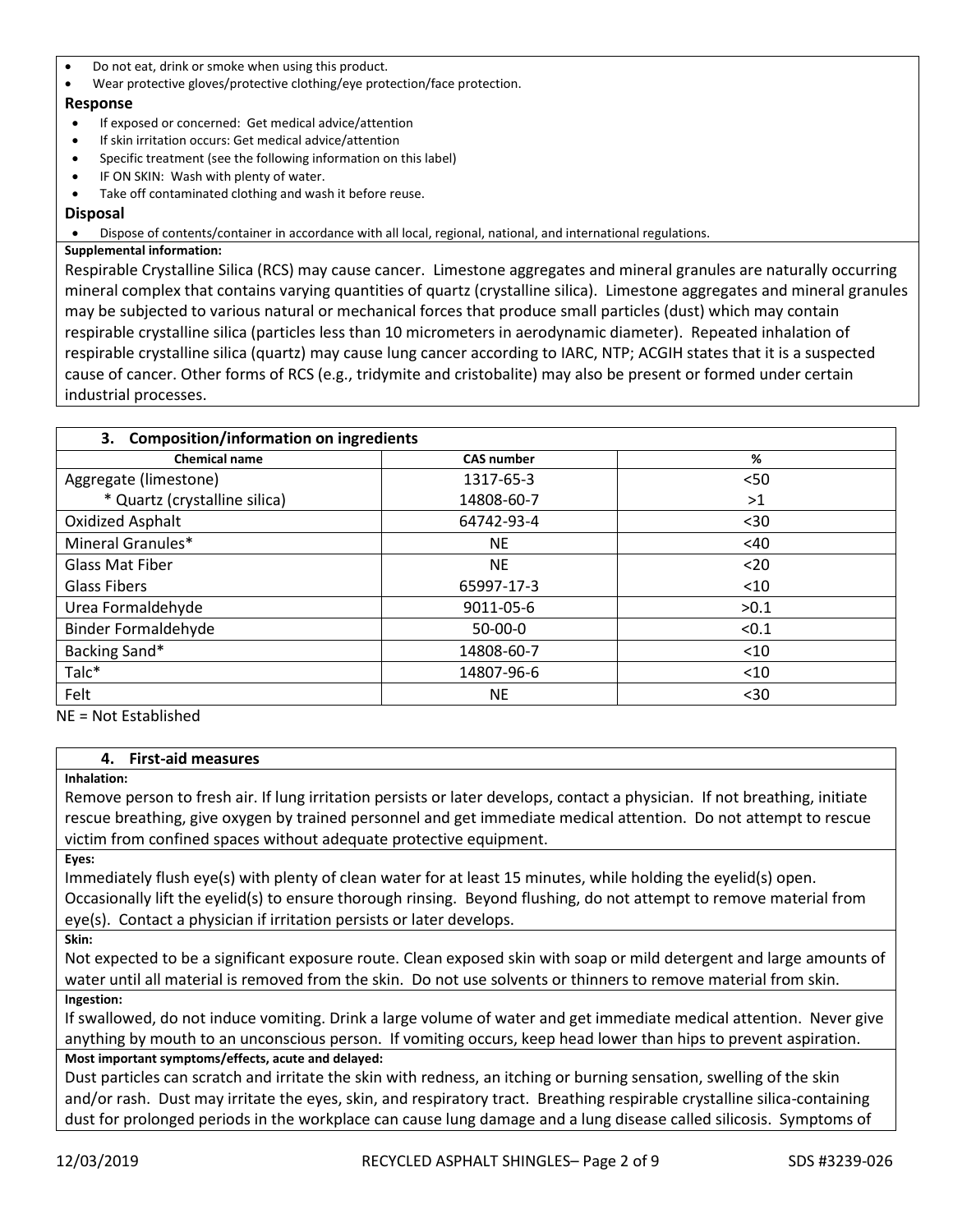silicosis may include (but are not limited to) shortness of breath, difficulty breathing with or without exertion; coughing; diminished work capacity; diminished chest expansion; reduction of lung volume; right heart enlargement and/or failure. Unconsciousness and asphyxiation may occur in poorly ventilated or confined spaces. **Note:** Since this product is not sold heated, exposure to asphalt emissions (fumes, vapors, or mists) are expected to be minimal. Potential for exposure increases if product comes in contact with heated surfaces or is heated.

**Indication of immediate medical attention and special treatment needed:**

Not all individuals with silicosis will exhibit symptoms of the disease. However, silicosis can be progressive and symptoms can appear even years after exposures have ceased. Persons with silicosis have an increased risk of pulmonary tuberculosis infection.

## **For emergencies contact 3E Company at 1.866.401.5424 (24 hours/day, 7 days/week).**

## **5. Fire-fighting measures**

**Suitable extinguishing media:**

Agents approved for Class B hazards (e.g., dry chemical, carbon dioxide, halogenated agents, foam, and steam) and water fog.

**Unsuitable extinguishing media:**

Avoid use of straight-stream water. Adding water to hot asphalt presents an explosion hazard.

**Specific hazards arising from the chemical:**

Do not heat above flash point. Fumes/vapors can explode when concentrated in an enclosed environment and supplied with an ignition source. Never weld or use a cutting torch or open flame on a full, partially full or empty bin, hopper, or other container that holds or has held asphaltic material unless precautions are taken to prevent explosion. WARNING: Hydrogen sulfide  $(H_2S)$  and other hazardous gases/vapors may evolve and collect in the headspace of storage tanks or other enclosed vessels, and can create an explosive, toxic, or oxygen deficient atmosphere. H2S gas is extremely flammable and can explode if an ignition source is provided. See Section 11 for health effects of H2S gas.

**Special protective equipment and precautions for firefighters:**

Avoid breathing irritating and potentially toxic fumes, including hydrogen sulfide gas. Firefighters should wear NIOSH/MSHA approved positive pressure breathing apparatus (SCBA) with full face mask and full protective equipment.

**Fire-fighting equipment/instructions:**

Adding water to hot asphalt presents an explosion hazard.

**Specific methods:**

Use water spray to keep fire-exposed containers cool.

## **6. Accidental release measures**

**Personal precautions, protective equipment and emergency procedures:**

Pick up large pieces. Do not dry sweep spilled material as the spilled dust may contain crystalline quartz silica. Do not use compressed air to remove settled dust. Collect the material using a method that does not produce dust such as a vacuum cleaner equipped with a High-Efficiency Particulate Air (HEPA) filter or thoroughly wet down the dust before cleaning up. Do not burn. Prevent materials from entering streams, drainages, or sewers. Spills entering surface waters (or any other watercourse or sewers entering/leading to surface waters) must be reported to the National Response Center 800-424-8802.

## **For emergencies, contact 3E Company at 1-866-401-5424 (24 hours/day, 7 days/week)**.

**Environmental precautions:**

Contain spilled material with sand, aggregate fines, or other inert adsorbent. Collect adsorbed product and clean up materials in appropriate container for proper disposal. Notify proper authorities.

**Methods and materials for containment and cleaning up:**

Dispose of waste materials in accordance with applicable federal, state and local laws and regulations.

#### **7. Handling and storage**

**Precautions for safe handling:**

Follow personal protection and protective controls set forth in Section 8 of this SDS when handling this product. If personnel must enter a tank or other confined space that contained this material, follow the OSHA Confined Space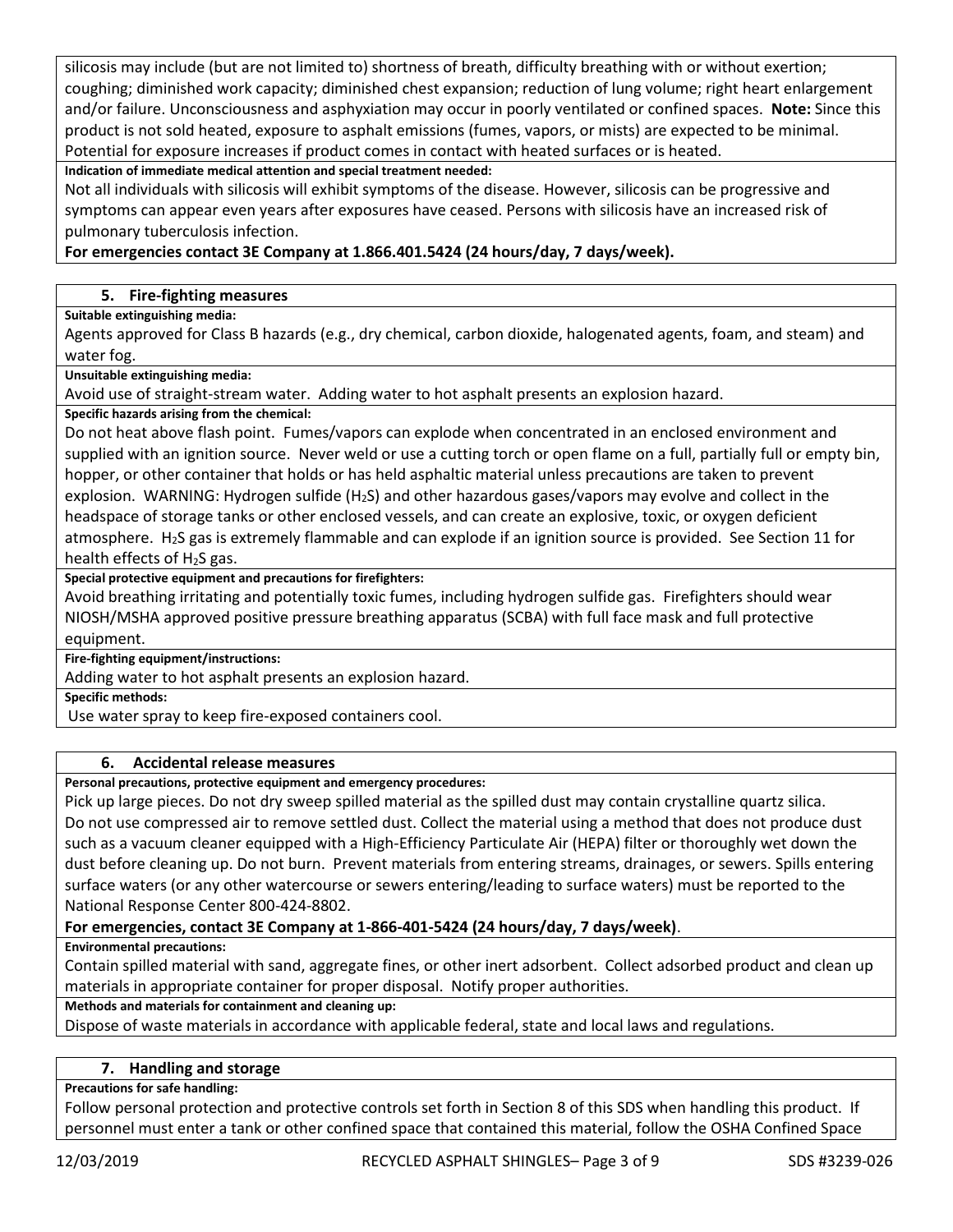Entry Program as specified in 29 CFR 1910.146. Do not store near food, beverages or smoking materials. Respirable crystalline silica-containing dust may be generated when recycled asphalt shingles is subjected to mechanical forces, such as demolition work, surface treatment (sanding, grooving, chiseling, etc.), and/or recycling of pavement. Do not attempt to clean empty containers since residue is difficult to remove. Do not pressurize, cut, weld, braze, solder, drill, grind or expose such containers to heat, flame, sparks, static electricity, or other sources of ignition as they may explode and cause injury or death.

**Conditions for safe storage, including any incompatibilities:**

Store away from all ignition sources and open flames in accordance with applicable laws and regulations. When petroleum asphalt products are heated, potentially irritating emissions (fumes, mists, and vapors) may be released.

## **8. Exposure controls/personal protection**

#### **Legend:**

NE = Not Established; PEL = Permissible Exposure Limit; TLV = Threshold Limit Value; REL = Recommended Exposure Limit; OSHA = Occupational Safety and Health Administration; MSHA = Mine Safety and Health Administration; NIOSH = National Institute for Occupational Safety and Health; ACGIH = American Conference of Governmental Industrial Hygienists

| $r$ . Eq. (1) $r$ , to see the find that $r$ is the critical contention to the content of $r$ | <b>OSHA/MSHA</b>                                                                                                                         | <b>ACGIH</b>                                                                           | <b>NIOSH</b>                                 |
|-----------------------------------------------------------------------------------------------|------------------------------------------------------------------------------------------------------------------------------------------|----------------------------------------------------------------------------------------|----------------------------------------------|
| Component                                                                                     | <b>PEL</b>                                                                                                                               | <b>TLV</b>                                                                             | <b>REL</b>                                   |
| Particulates not otherwise classified                                                         | 15 mg/m <sup>3</sup> (total dust)<br>5 mg/m <sup>3</sup> (respirable fraction)                                                           | 10 mg/m <sup>3</sup> (inhalable fraction)<br>3 mg/m <sup>3</sup> (respirable fraction) | <b>NE</b>                                    |
| Respirable dust containing silica                                                             | 10 mg/m <sup>3</sup> ÷ (% silica + 2)                                                                                                    | Use Respirable Silica TLV                                                              | Use Respirable Silica TLV                    |
| Total dust containing silica                                                                  | MSHA: 30 mg/m <sup>3</sup> $\div$ (% silica + 3)                                                                                         | <b>NE</b>                                                                              | <b>NE</b>                                    |
| Respirable Crystalline Silica (quartz)                                                        | OSHA: $0.05 \text{ mg/m}^3$ (PEL)<br>OSHA: $0.025$ mg/m <sup>3</sup> (Action<br>Level)<br>MSHA: Use Respirable Dust                      | 0.025 mg/m <sup>3</sup>                                                                | 0.05 mg/m <sup>3</sup>                       |
| Respirable Tridymite and<br>Cristobalite<br>(other forms of crystalline silica)               | containing Silica PEL (above)<br>OSHA: Use respirable crystalline<br>silica PEL<br>MSHA: 1/2 of respirable dust<br>containing silica PEL | 0.025 mg/m <sup>3</sup>                                                                | 0.05 mg/m <sup>3</sup>                       |
| Glass Fiber - Wool (fiberglass)                                                               | 1 fiber/cubic centimeter:<br>respirable                                                                                                  | 1 fiber/ cubic centimeter;<br>respirable                                               | 5 total fibers                               |
| Oxidized Asphalt                                                                              | <b>NE</b>                                                                                                                                | 0.5 (inhalable fraction, as<br>benzene-soluble aerosol                                 | 5 Ceiling (15 minutes as fume)               |
| <b>Titanium Dioxide</b>                                                                       | 15 mg/m <sup>3</sup> – total                                                                                                             | 10 mg/m <sup>3</sup> – total                                                           | <b>REL: lowest feasible</b><br>concentration |

#### **Exposure Guidelines:**

Total dust containing silica, respirable silica-containing dust and respirable crystalline silica (quartz) levels should be monitored regularly to determine worker exposure levels. Exposure levels in excess of allowable exposure limits should be reduced by all feasible engineering controls, including (but not limited to) wet suppression, ventilation, process enclosure, and enclosed employee workstations.

#### **Engineering Controls:**

Activities with dried/hardened product that generate dust require the use of general ventilation, local exhaust and/or wet suppression methods to maintain exposures below appropriate exposure limits.

#### **Eye Protection:**

Safety glasses with side shields should be worn as minimum protection at ambient temperatures. Contact lens should not be worn when eye contact with product is possible.

**Skin Protection (Protective Gloves/Clothing):**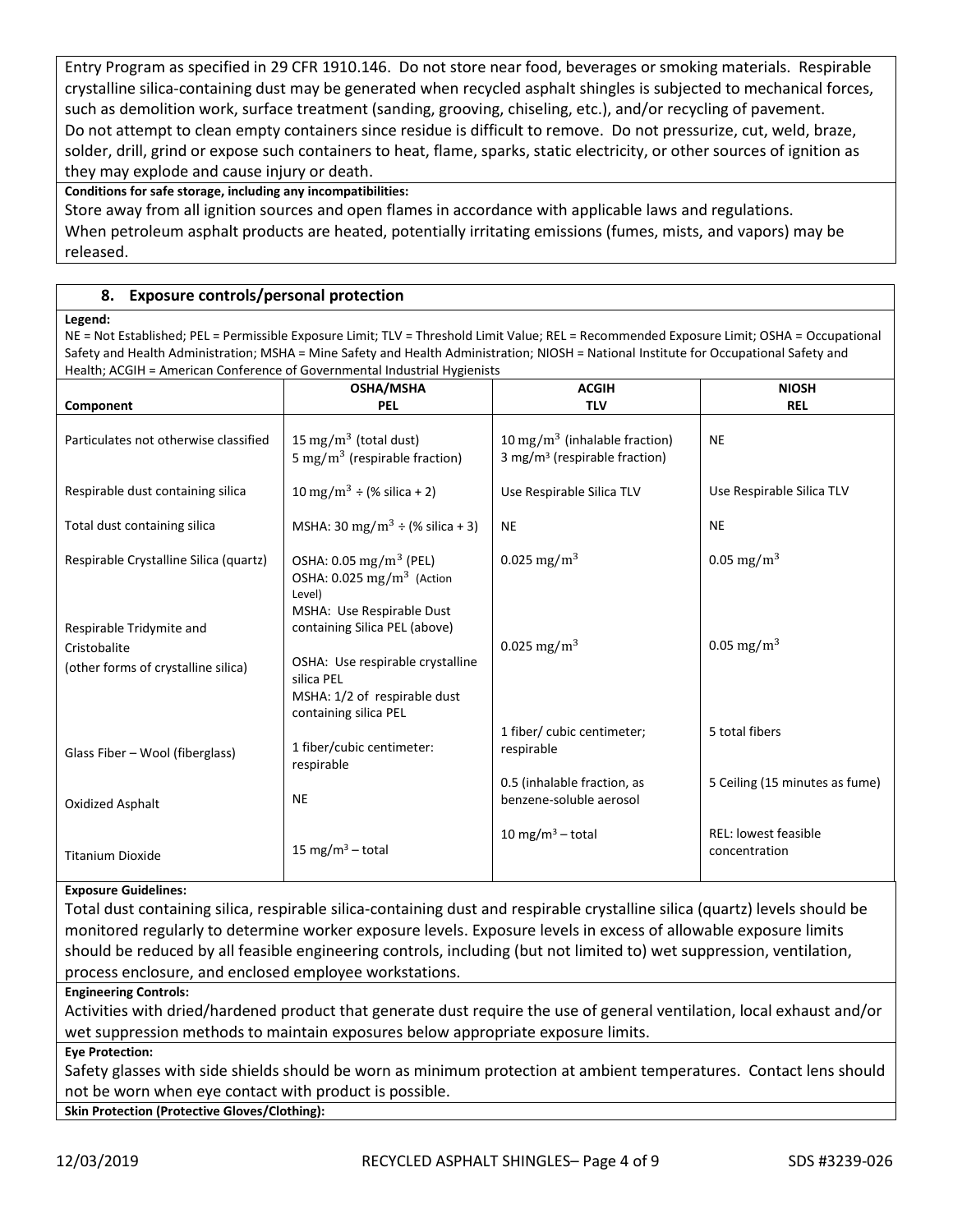Avoid skin contact with material by wearing impervious gloves and protective clothing. With product at ambient temperatures, use disposable nitrile, neoprene or butyl rubber material.

## **Respiratory Protection:**

Not expected to be necessary under normal use and working conditions. All respirators must be NIOSH-approved for the exposure levels present. (See NIOSH Respirator Selection Guide). The need for respiratory protection should be evaluated by a qualified safety and health professional. For air-contaminant concentrations which exceed or are likely to exceed applicable exposure limits, use a NIOSH-approved, contaminant-specific, air purifying respirator. If such conditions are sufficiently high that the air-purifying respirator is inadequate, or if oxygen adequate to sustain life is not present, use a positive-pressure, self-contained breathing apparatus. Activities that generate dust require the use of an appropriate dust respirator where dust levels exceed or are likely to exceed allowable exposure limits. For respirable silica-containing dust levels that exceed or are likely to exceed an 8-hour time-weighted average (TWA) of 0.25 mg/m<sup>3</sup>, a high efficiency particulate filter respirator must be worn at a minimum; however, if respirable silicacontaining dust levels exceed or are likely to exceed an 8-hour TWA of 1.25  $mg/m^3$  an air-purifying, full-face respirator or equivalent is required. Respirator use must comply with applicable MSHA (42 CFR 84) or OSHA (29 CFR 1910.134) standards, which include provisions for a user training program, respirator inspection, repair and cleaning, respirator fit testing, medical surveillance and other requirements.

## **9. Physical and chemical properties**

| Appearance:                             |                                          |                                       |
|-----------------------------------------|------------------------------------------|---------------------------------------|
| Black moist powder.                     |                                          |                                       |
| Odor:                                   | PH:                                      | <b>Decomposition temperature:</b>     |
| Petroleum odor.                         | Not applicable                           | Not applicable                        |
| Melting point/freezing point:           | Initial boiling point and boiling range: | Flash point: Product NA               |
| $>200^\circ F$                          | Not applicable                           |                                       |
| <b>Evaporation rate:</b>                | Flammability:                            | Upper/lower flammability or explosive |
| Not applicable                          | Not applicable                           | limits:                               |
|                                         |                                          | Not applicable                        |
| Vapor pressure:                         | Vapor density:                           | Solubility:                           |
| Not applicable                          | >1                                       | Negligible                            |
| Partition coefficient: n-octanol/water. | <b>Autoignition temperature:</b>         | Specific Gravity ( $H_2O = 1$ ):      |
| Not applicable                          | >460°C/860°F                             | Variable                              |

#### **10. Stability and reactivity**

**Reactivity:**

Not reactive under normal use.

**Chemical stability:**

Stable under normal temperatures and pressures.

**Possibility of hazardous reactions:** 

None under normal use.

**Conditions to avoid (e.g., static discharge, shock or vibration):**

Keep away from direct flame/ignition sources. Contact with incompatible materials should be avoided (see below). See Sections 5, 6 and 7 for additional information.

**Incompatible materials:**

Strong oxidizers may react with hydrocarbons. Contact with fluorine may cause burning or explosion. Adding water to hot asphalt presents an explosion hazard.

## **Hazardous decomposition products:**

Carbon monoxide and other compounds (such as amines, ammonia, nitrogen dioxide, sulfur dioxide, ozone, hydrogen sulfide, and various hydrocarbons) may be released by thermal decomposition. Hazardous vapors can collect in enclosed vessels or areas if not properly ventilated. If hydrogen sulfide is present, the flammable limits range from 4.3 to 45.5% by volume and its presence may promote the formation of pyrophoric (spontaneously igniting) iron compounds (See 29 CFR 1910.146). Respirable crystalline silica-containing dust may be generated. When heated, quartz is slowly transformed into tridymite (above 860°C/1580°F) and cristobalite (above 1470°C/2678°F). Both tridymite and cristobalite are other forms of crystalline silica.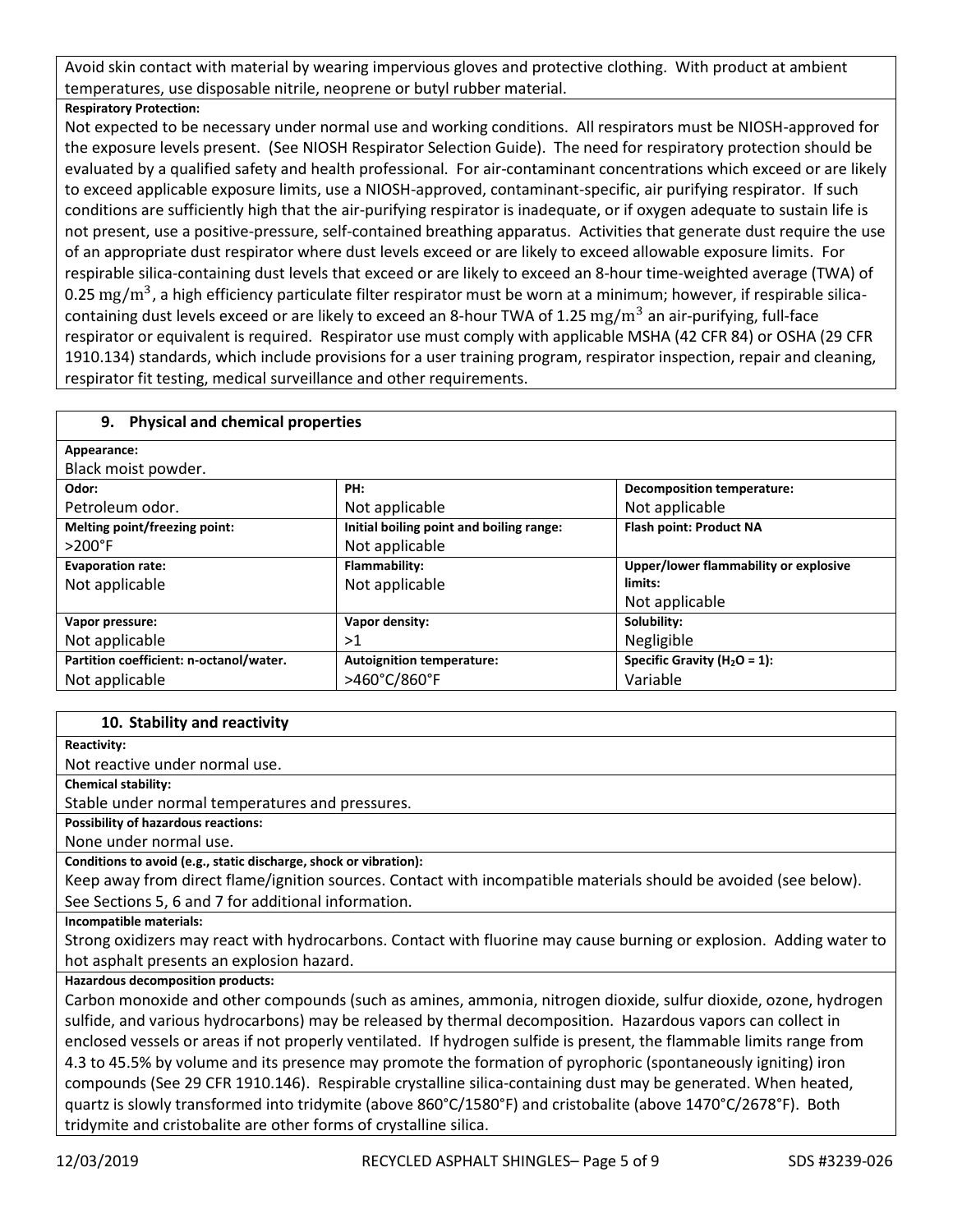## **11. Toxicological information**

**Primary Routes of Exposure:**

Inhalation and contact with the eyes and skin.

**Symptoms related to the physical, chemical, toxicological characteristics**

**Inhalation:**

Breathing silica containing dust for prolonged periods in the workplace can cause lung damage and lung disease called silicosis. Several scientific organizations have classified crystalline silica as causing lung cancer in humans. Silicosis and lung cancer can result in permanent injury or death.

#### **Eye Contact:**

May scratch the eye causing tearing, redness and a stinging sensation.

**Skin Contact:**

Repeated or prolonged exposure may result in absorption of component petroleum distillates.

**Ingestion:**

Asphalt has a low toxicity when ingested; however, chewing and swallowing asphalt may cause gastrointestinal effects. Gastric masses (Bezoars) and stomach (pyloric) obstructions have been reported in individuals who have chewed and swallowed asphalt.

**Medical Conditions Aggravated by Exposure:**

Pre-existing medical conditions that may be aggravated by exposure include disorders of the eye, skin and/or lung. **Delayed and immediate effects and also chronic effects from short- and long-term exposure:**

If the product is subjected to mechanical forces (such as demolition or asphalt recycling work), crystalline silicacontaining dust particles may be generated. Prolonged overexposure to respirable dusts in excess of allowable exposure limits can cause inflammation of the lungs leading to possible fibrotic changes, a medical condition known as pneumoconiosis.

Prolonged and repeated overexposure to high levels of respirable crystalline silica-containing dust may cause a chronic form of silicosis, an incurable lung disease that may result in permanent lung damage or death. Chronic silicosis generally occurs after 10 years or more of overexposure; a more accelerated type of silicosis may occur between 5 and 10 years of higher levels of prolonged and repeated overexposure. In early stages of silicosis, not all individuals will exhibit symptoms (signs) of the disease. However, silicosis can be progressive, and symptoms can appear at any time, even years after exposure has ceased.

Repeated overexposures to very high levels of respirable crystalline silica for periods as short as six months may cause acute silicosis. Acute silicosis is a rapidly progressive, incurable lung disease that is typically fatal. Symptoms include (but are not limited to): shortness of breath, cough, fever, weight loss, and chest pain.

Respirable dust containing newly broken crystalline silica particles has been shown to be more hazardous to animals in laboratory tests than respirable dust containing older crystalline silica particles of similar size. Respirable crystalline silica particles which had aged for sixty days or more showed less lung injury in animals than equal exposures to respirable dust containing newly broken particles of respirable crystalline silica.

There are reports in the literature suggesting that excessive respirable crystalline silica exposure may be associated with autoimmune disorders and other adverse health effects involving the kidney. In particular, the incidence of scleroderma (thickening of the skin caused by swelling and thickening of fibrous tissue) appears to be higher in silicotic individuals. To date, the evidence does not conclusively determine a causal relationship between silica exposure and these adverse health effects.

**Carcinogenicity:**

If the product is subjected to mechanical forces (such as demolition or asphalt recycling work), crystalline silicacontaining dust particles may be generated. Epidemiology studies on the association between respirable crystalline silica exposure and lung cancer have had both positive and negative results. There is some speculation that the source, type, and level of exposure of respirable crystalline silica may play a role. Studies of persons with silicosis indicate an increased risk of developing lung cancer, a risk that increases with the level and duration of exposure. It is not clear whether lung cancer develops in non-silicotic patients. Several studies of silicotics do not account for lung cancer confounders, especially smoking, which have been shown to increase the risk of developing lung disorders, including emphysema and lung cancer.

In October 1996, an IARC Working Group designated respirable crystalline silica as carcinogenic (Group 1). In 2012, an IARC Working Group re-affirmed that inhalation of crystalline silica was a known human carcinogen. The NTP's Report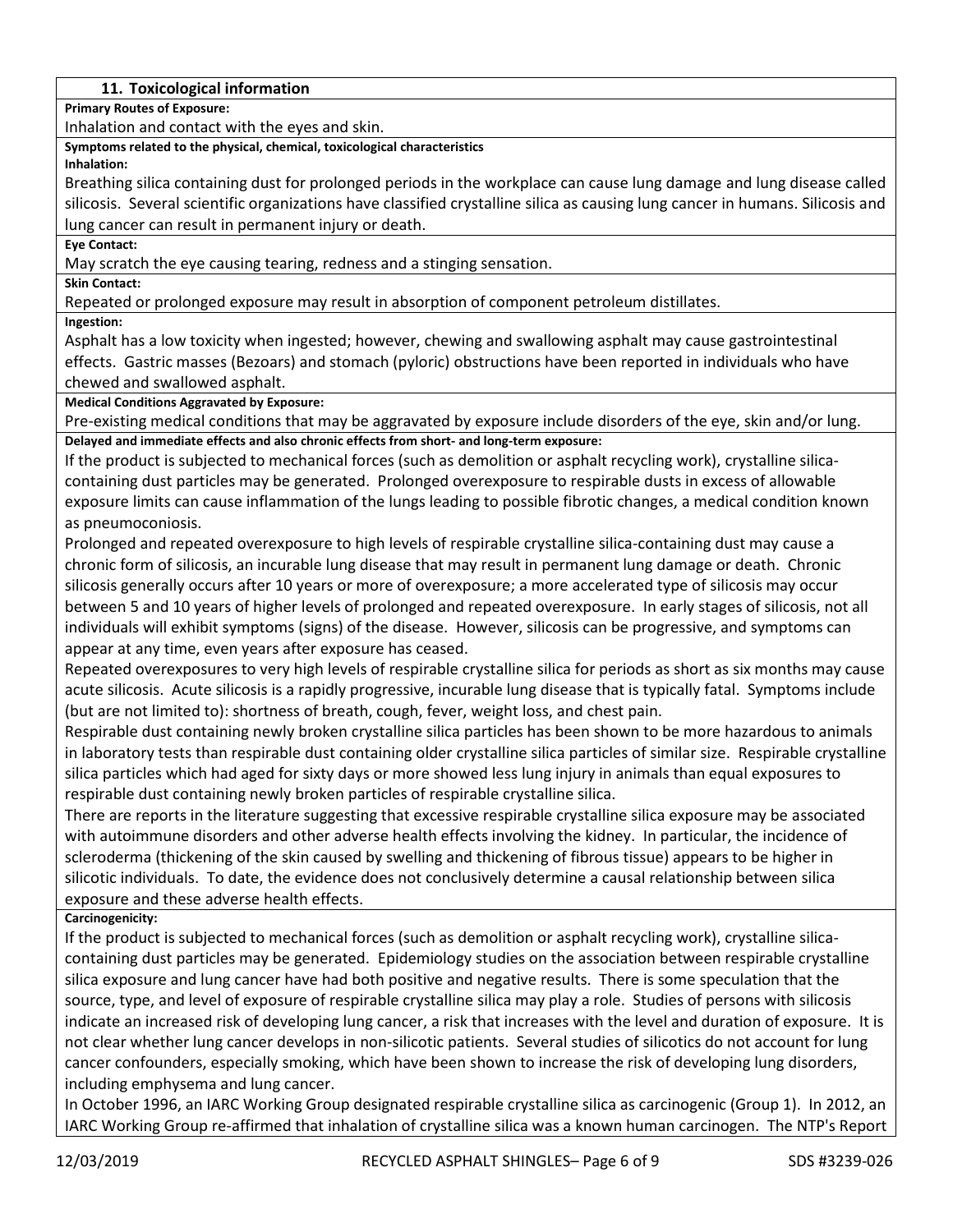on Carcinogens, 9th edition, lists respirable crystalline silica as a "known human carcinogen." In the year 2000, the American Conference of Governmental Industrial Hygienists (ACGIH) listed respirable crystalline silica (quartz) as a suspected human carcinogen (A-2). These classifications are based on sufficient evidence of carcinogenicity in certain experimental animals and on selected epidemiological studies of workers exposed to respirable crystalline silica. Repeated breathing of asphalt emissions has not resulted in a carcinogenic response in laboratory animal testing. Although epidemiological studies on asphalt workers have suggested a possible link between asphalt fumes and certain types of cancer, confounding factors such as smoking and concomitant exposure to other agents in the workplace may have influenced the results of these studies. Asphalt is not listed as a carcinogen by the National Toxicology

Program (NTP) or the Occupational Safety and Health Administration (OSHA). IARC states that there is sufficient evidence that extracts (asphalts dissolved in hydrocarbon solvents) are carcinogenic to laboratory animals and recently the agency determined that occupational exposures to oxidized asphalt and their emissions during roofing applications are "probably carcinogenic to humans "(Group 2A). They also determined that occupation exposures to hard asphalts and their emissions during mastic asphalt work and occupational exposures to straight-run asphalts and their emissions during paving operations are "possibly carcinogenic to humans" (Group 2B).

## **Additional information on toxicological-effects:**

**Acute toxicity:** Not classified

No specific data on product. Based on components, not expected to be classified for acute toxicity.

Asphalt:

Acute Oral, rat: LD50 >5000 mg/kg Acute Dermal, rat: LD50 >2000 mg/kg

**Skin corrosion/irritation:** May cause

**Serious eye damage/eye irritation:** May cause

**Respiratory sensitization:** Not Classified

**Germ cell Mutagenicity:** Not Classified

**Carcinogenicity:** May cause cancer (Inhalation)

**Reproductive toxicity:** Not Classified

**Specific target organ toxicity - single exposure:** Not Classified

**Specific target organ- toxicity – repeated exposure:** Causes damage to organs (lungs, respiratory system) through prolonged or repeated exposure (inhalation)

**Aspiration toxicity:** Not Classified (not applicable- solid material)

| 12. Ecological information                                                   |
|------------------------------------------------------------------------------|
| Ecotoxicity (aquatic and terrestrial, where available):                      |
| No specific data on this product.                                            |
| Persistence and degradability:                                               |
| Expected to be resistant to biodegradation.                                  |
| Bioaccumulative potential.                                                   |
| Significant migration into the environment and bioaccumulation are unlikely. |
| Mobility in soil.                                                            |
| Not determined                                                               |
| Other adverse effects.                                                       |
| Not determined                                                               |

#### **13. Disposal considerations**

#### **Safe handling and disposal of waste:**

Place contaminated materials in appropriate containers and dispose of in a manner consistent with applicable federal, state, and local regulations. Prevent from entering drainage, sewer systems, and unintended bodies of water. It is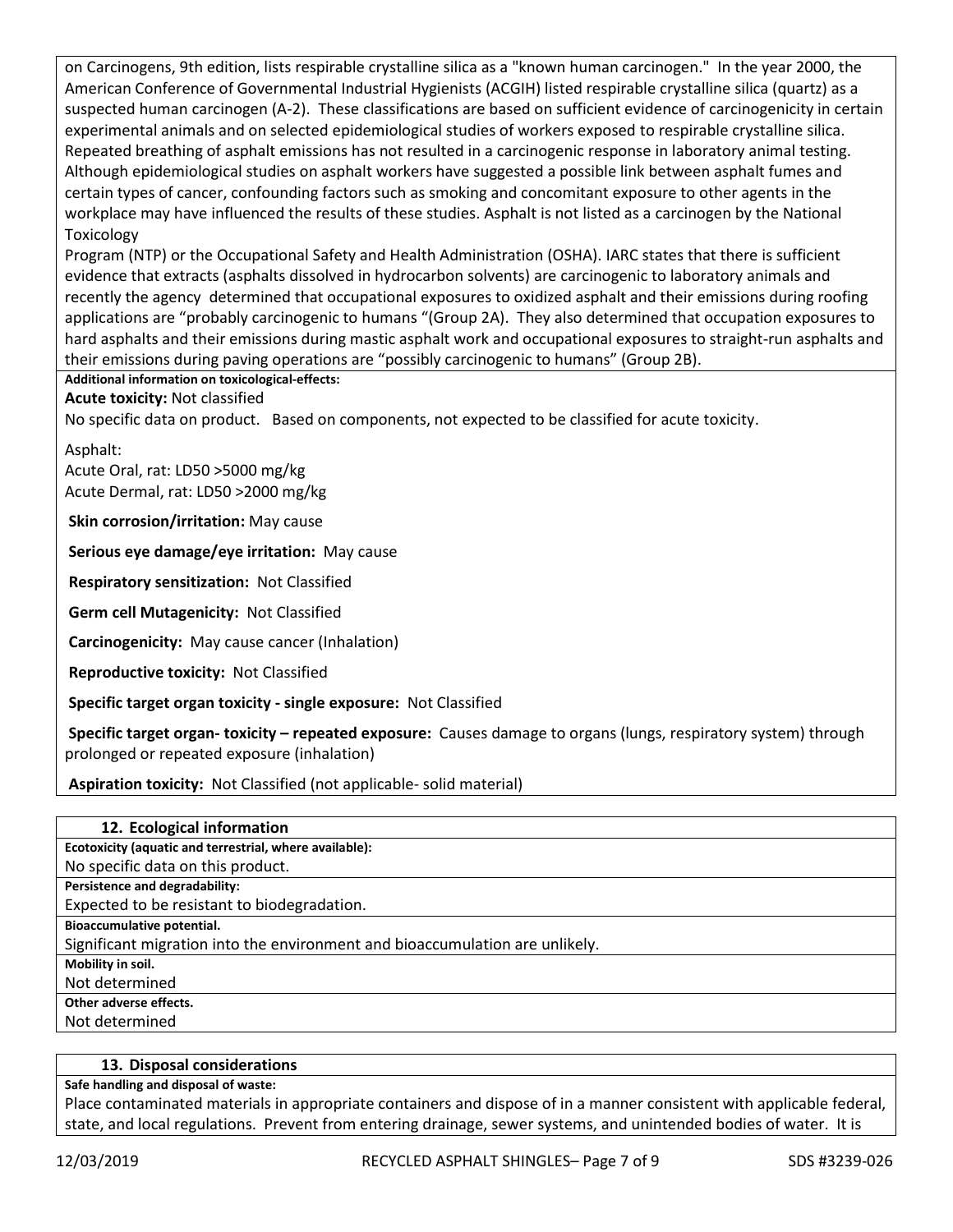the responsibility of the user to determine, at the time of disposal, whether product meets criteria for hazardous waste. Product uses, transformations, mixture and processes, may render the resulting material hazardous.

**14. Transport information**

**UN Number:**

Not regulated.

**UN Proper shipping name:**

Not regulated.

| <b>Transport Hazard class:</b> |
|--------------------------------|
| Not applicable.                |
| Packing group, if applicable:  |
| Not applicable.                |
| Marine pollutant (Yes/No):     |
| Not applicable.                |

#### **15. Regulatory information**

**Toxic Substances Control Act (TSCA):**

The components in this product are listed on the TSCA Inventory or are exempt.

**Comprehensive Environmental Response, Compensation and Liability Act (CERCLA):**

Releases of this material to water may be reportable to the National Response Center under the Comprehensive Environmental Response, Compensation, and Liability Act (CERCLA) or to state and local emergency planning

committees under the Superfund Amendments and Reauthorization Act. (See Section 6)

**Superfund Amendments and Reauthorization Act of 1986 (SARA), Title III:**

Section 302 extremely hazardous substances: None

Section 311/312 hazard categories: Delayed Health

Section 313 reportable ingredients at or above de minimus concentrations: None

**California Proposition 65:**

This product contains a chemical (crystalline silica, bitumen, various aromatic hydrocarbons) known to the State of California to cause cancer and birth defects or other reproductive harm.

**State Regulatory Lists:**

Each state may promulgate standards more stringent than the federal government. This section cannot encompass an inclusive list or all state or local regulations. Therefore, the user should review the components listed in Section 2 and consult state or local authorities for specific regulations that apply.

**16. Other information**

**Disclaimer**

## **NO WARRANTY IS MADE, EXPRESS OR IMPLIED, OF MERCHANTABILITY, FITNESS FOR A PARTICULAR PURPOSE OR OTHERWISE.**

Vulcan Materials Company and its subsidiaries and affiliates ("Vulcan") believe the information contained herein is accurate; however, Vulcan makes no guarantees with respect to such accuracy and assumes no liability whatsoever in connection with the use of any information contained herein by any party. The provision of the information contained herein is not intended to be, and should not be construed as, legal advice or as ensuring compliance with any federal, state, or local laws, rules or regulations. Any party using any information contained herein should review all applicable laws, rules and regulations prior to use.

**Issue date:**

12/03/2019

**Revision date:**

12/03/2019

**Vulcan Materials Company and its subsidiaries and affiliates 1200 Urban Center Drive**